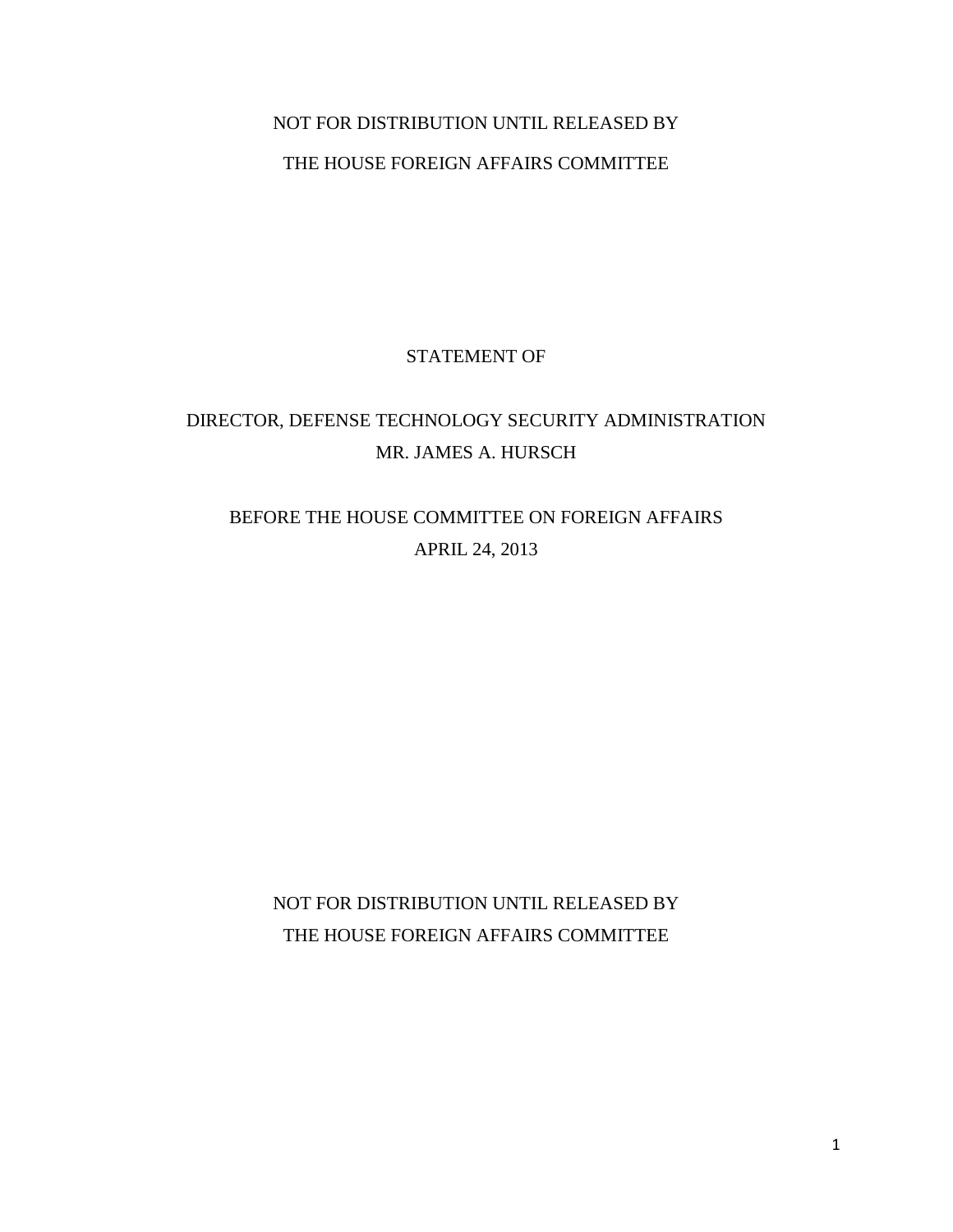Thank you Mr. Chairman, Ranking Member Engel, and Members of the Committee, for the opportunity to discuss the Department of Defense's perspective on the successes of our work on Export Control Reform. Two years ago, former Principal Deputy Under Secretary of Defense for Policy, and now Under Secretary of Defense for Policy, Dr. James Miller, sat before this Committee and described the importance of overhauling the U.S. export control system. A functional export control system remains critical to ensuring that our Allies and partners can help us to meet global security challenges.

I am pleased to report that the hard work of all those involved in the Department of Defense, at Commerce, State and other agencies, has moved us closer to President Obama's vision of fundamentally reforming of our export control system—a vision supported by Secretary Gates, Secretary Panetta, and now Secretary Hagel. At the same time, we still have much work ahead to achieve a more transparent, flexible, efficient, and enforceable system based on the four singles of reform: a single licensing agency, working with a single control list, on a unified (IT) information technology system, and supported by coordinated enforcement activities. The Department of Defense remains committed to this effort because it will enhance our national security by allowing us to better protect those technologies that give our warfighter the technological edge on the battlefield and prevent our adversaries from acquiring technologies that can be used against us.

I would like to thank Members of Congress and your staffs for allowing us to explain our proposed changes to the first two categories—on aircraft and military engines—during the recent notification process. The completion of the first 38(f) was an important milestone for us, and will help us move forward, in concert with Congress, on the remainder of categories over the coming months. Our testimony today is the culmination of continuous briefings to Congress and industry since 2010.

I am also very pleased that recent legislation returned to the President the authority to determine controls on satellites and related items, which I will turn to in detail later in my testimony. Let me begin today by discussing Export Control Reform to date.

First and foremost, the goal of our revised controls is to be clearer and better focused on protecting those items and technologies that give our warfighters a military edge. As noted in previous Department of Defense testimony, our forces should always have the technological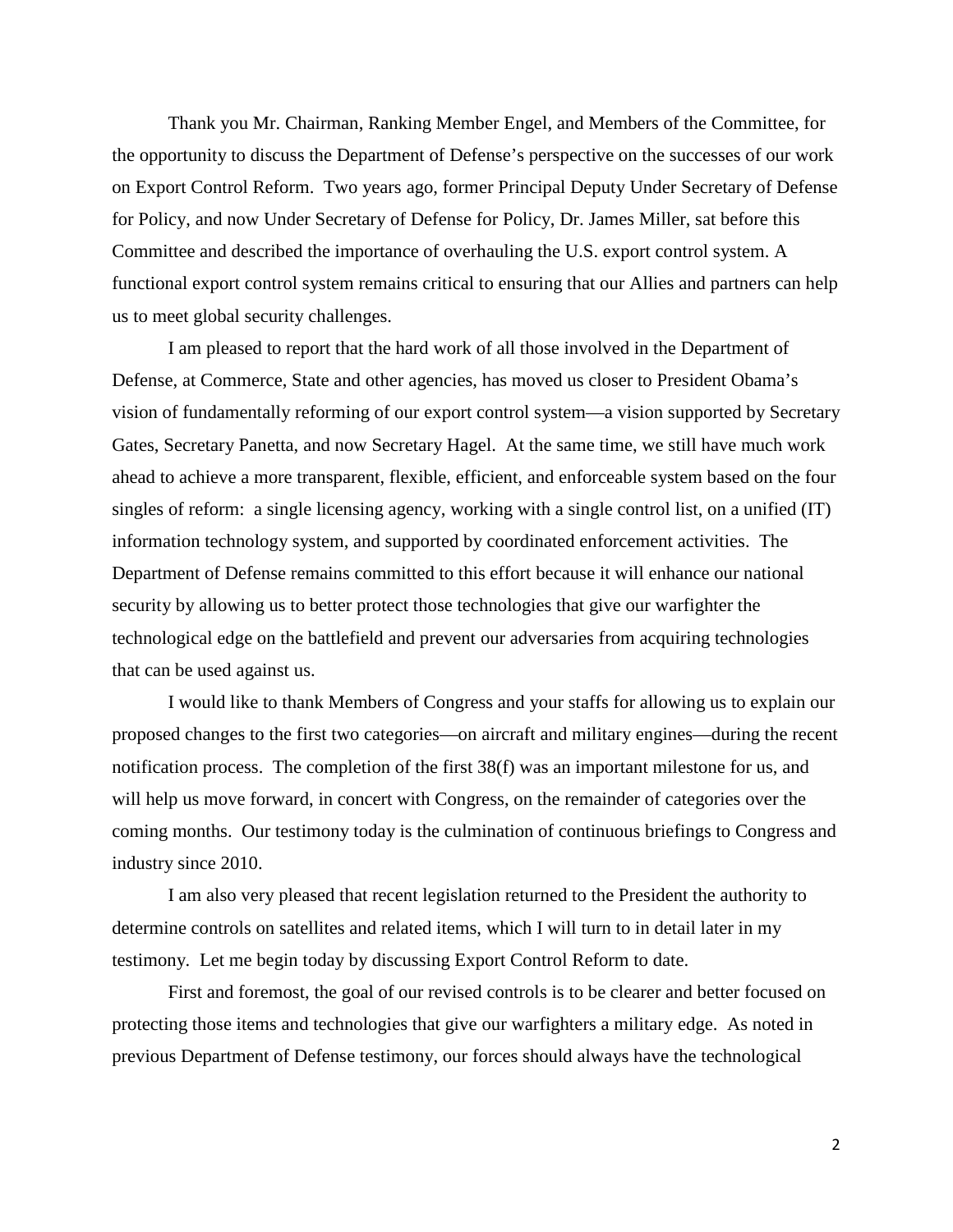advantage. Our new controls will help us better protect and leverage for a longer period of time those "crown jewel" technologies that give our military the decisive edge.

Second, the new strategic environment, coupled with increasing fiscal constraints, necessitates that we rely more heavily on Allies and partners to take on more of the security burden. While the U.S. will maintain the capabilities to defeat any adversary, anytime, anywhere, we will seldom go to war alone. This means it is in our national interest to equip our partners and increase their military capacity to meet mutual security needs. More flexible licensing requirements for certain items means that our Allies will no longer have to wait for a license for an essential, but militarily insignificant, spare part, such as a hose or switch. Reduced delays in repair time will help ensure that their systems can continue to support missions in areas where the U.S. may not be present or to fight alongside us in coalition operations.

Third, we do recognize that with increased flexibility and speed come compliance and enforcement needs. Accordingly, we have established new safeguards for these more flexible authorizations to mitigate risks. Exports of end-items and significant parts and components moved from the U.S. Munitions List (USML) to the Commerce Control List (CCL) "600 series" will continue to be subject to a policy of denial, if destined to embargoed or sanctioned countries, including China, including the reexport of any 600 series item integrated into a foreign system. The Department will continue to review license applications to determine whether they pose national security concerns.

We also carefully considered which countries to include in the list of those eligible for receiving under a license exception items transferred from the USML to the "600 series" on the CCL. The Administration is prepared to consider changing the list of countries on a case-bycase basis if they are, for example, members of security and export control regimes, and share common security interests. However, even in the case of our closest Allies, we are vigiliant. The Strategic Trade Authorization License Exception mandates safeguards, including strict record-keeping and, for items moved to the CCL "600 series," adherence to an ultimate "government end-use only" requirement for exports of end-items and significant parts and components.

Fourth, export control reform will promote the health of our industrial base. It will help U.S. exporters—particularly our defense industry—to compete more effectively. This will in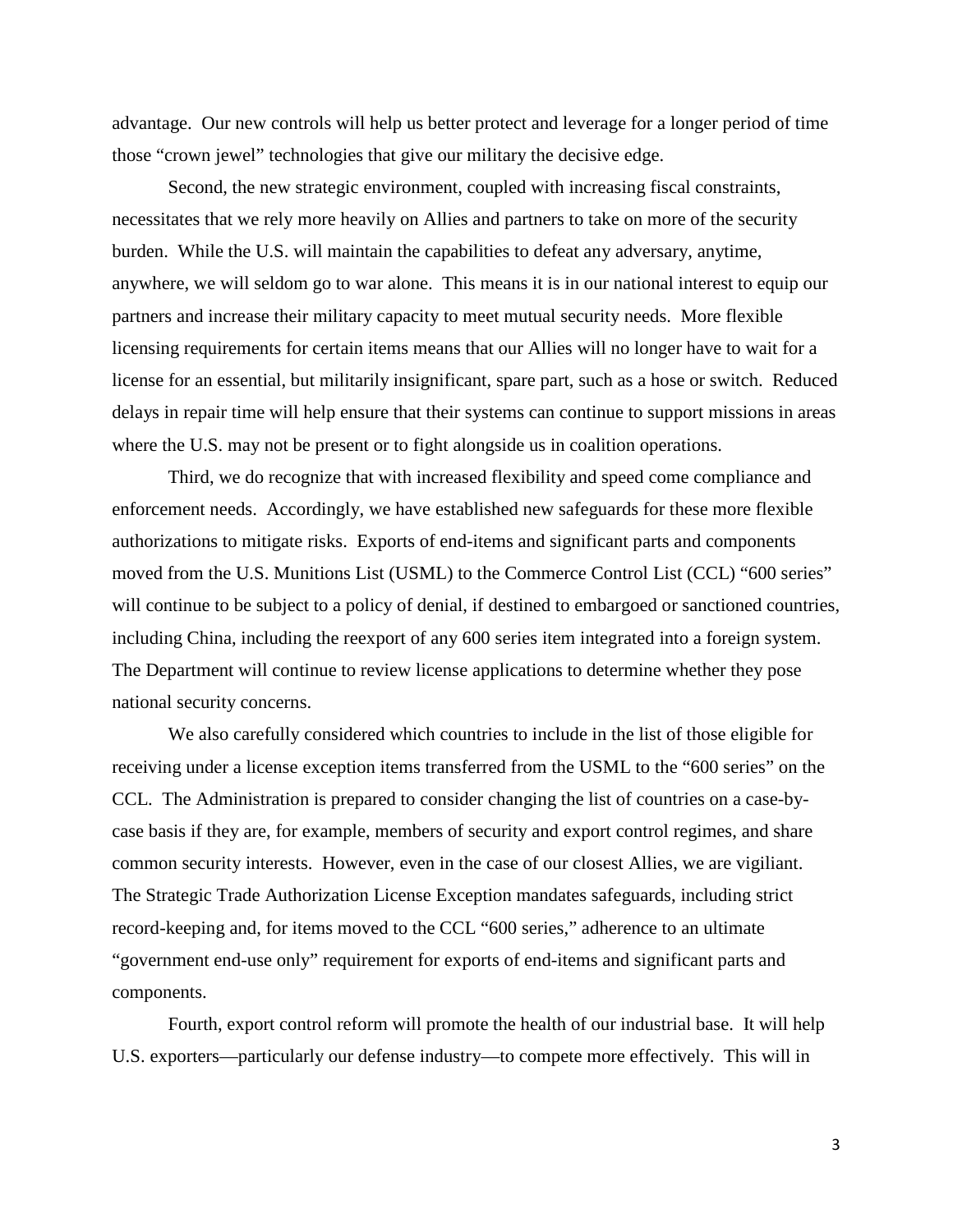turn provide incentive for them to invest in advanced technologies that will enable the U.S. military to maintain its superiority in the future.

Let me explain the important work accomplished to rewrite our export control lists. This has been a painstaking and thorough effort that involved experts throughout the Department of Defense, the U.S. interagency, the private sector, and scholars. For DoD, this rewrite effort reflects a sea change in the way we approach and execute export controls. We have found balance between protecting our more significant weapons platforms and the imperative to share more capabilities with Allies and partners. DoD took the lead in the baseline assessment and review of controls on the USML, involving a broad range of experts at our labs, in the Services, and across other components. Thousands of hours were spent identifying, evaluating and writing new controls that would adequately protect our most critical capabilities.

I will use the F-16 to illustrate how we decided which items should remain on the USML—an attempt to create a "bright line" between the two control lists. First and foremost, we decided the F-16 itself should remain on the USML, as well as other aircraft that perform essential military or intelligence missions, such as attack helicopters; intelligence, surveillance, and reconnaissance aircraft (ISR); and electronic warfare, airborne warning, and control aircraft. Our experts then identified the specific components and related technologies that provide key military or intelligence capabilities. Thus, in addition to the F-16, we also left on the USML its most sensitive components and weapons capabilities, such as the missile launchers, radar warning receivers, and laser/missile warning systems. These will continue to be subject to world-wide, except for Canada, licensing requirements under the International Traffic in Arms Regulation (ITAR). Other parts and components, such as the wings, rudders, fuel tanks, and landing gear, which, while essential to the functioning of the F-16, were determined not to provide a critical military capability. They were thus moved to the new "600" series of the Commerce Control List in order to provide greater licensing flexibility. These parts and components still receive careful consideration and require licenses, except where destined for ultimate end-use by the governments of our closest Allies and partners in accordance with the new safeguard measures. The end-items will require licenses to all destinations, with certain exceptions for Canada. These items may become eligible for more flexible licensing only after careful review and agreement by all agencies.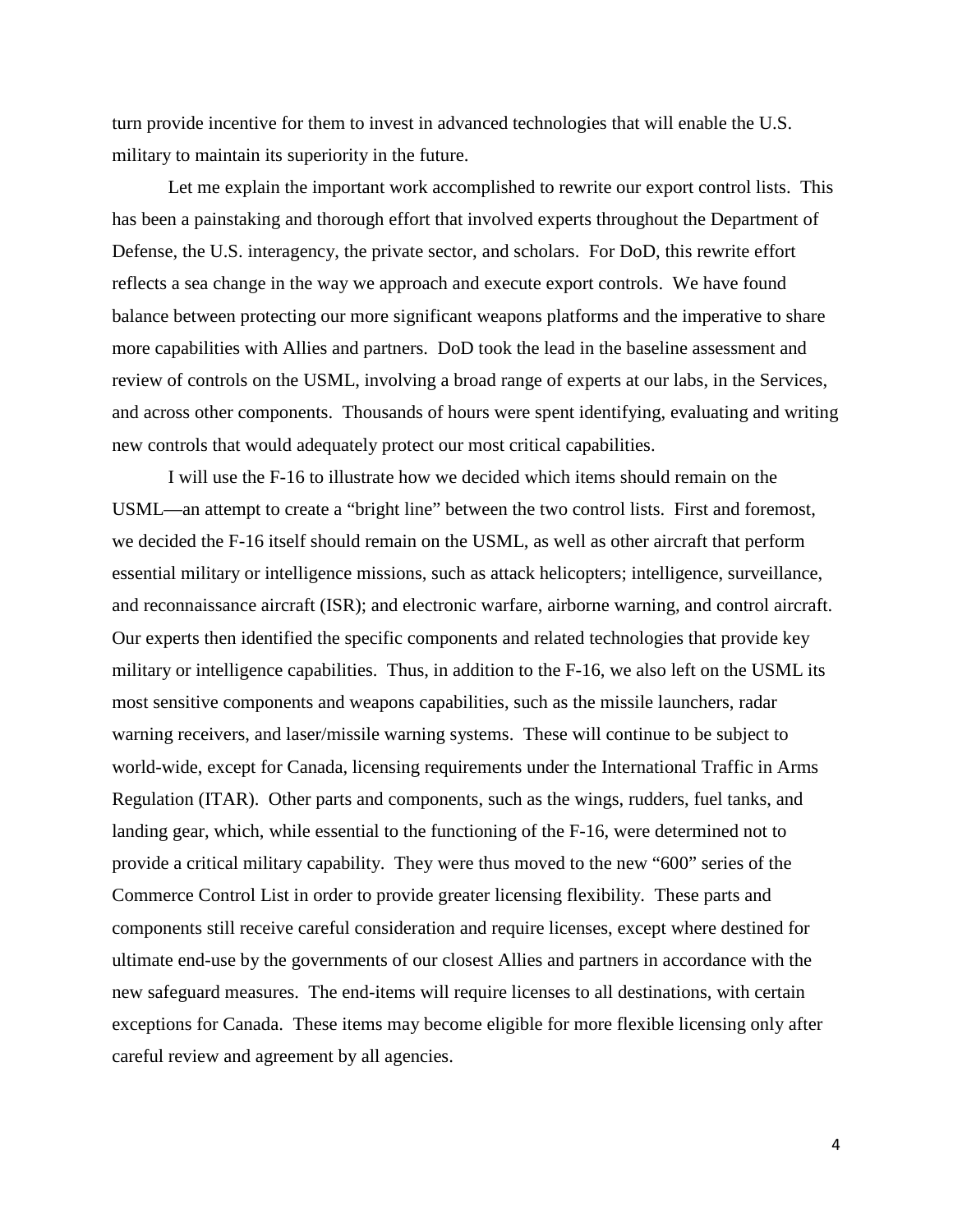Our experts similarly analyzed the other eighteen categories of the USML. We carefully designed the revised lists to clearly define what is controlled on which list, and to complement each other, so that the two can eventually be merged into one list. We worked closely with our interagency counterparts to craft new controls on the USML and corresponding controls on the CCL. We carefully reviewed all public and Congressional comments and revised our controls when appropriate.

As I mentioned, I am also very pleased that recent legislation returned to the President the authority to determine controls on satellites and related items. As already shown in our NDAA Section 1248 report on satellite controls, we are carefully crafting controls to ensure that key satellites systems, technologies, launch services, and know-how that provide the United States with a military or intelligence advantage in space remain under USML licensing requirements. The 1248 Report recommended that commercial communications and less technologically advanced remote sensing satellites and related components be moved to the Commerce list. These items are similar to those readily available from other space capable nations and are more appropriately designated as dual-use. This change will protect national security capabilities. At the same time, it facilitates international cooperation, improves the competitiveness of the U.S. space industry, and strengthens our space industrial base which we rely upon for civil, commercial and national security space missions.

Let me underscore that we will establish a policy of denial for transfers of dual-use and commercial satellites and related items to prohibited countries such as China and state sponsors of terrorism as stipulated in the recent legislation. I am confident that these regulatory changes will adequately protect our national security interests and adequately protect sensitive U.S. military technology. The new satellite controls, based on the recommendations of the 1248 report, will soon be published for public comment. They are a perfect example of how we came to a win-win situation: protection of our most sensitive and decisive technologies, while adhering to a careful but more flexible set of controls for less significant technologies.

Rewriting our controls is an important interim step toward a single control list. We will spend much less time discussing commodity jurisdiction issues to determine whether an item should be controlled on one list or another. It will help create a coherent system in which we allocate resources toward protecting what is truly important for our national security.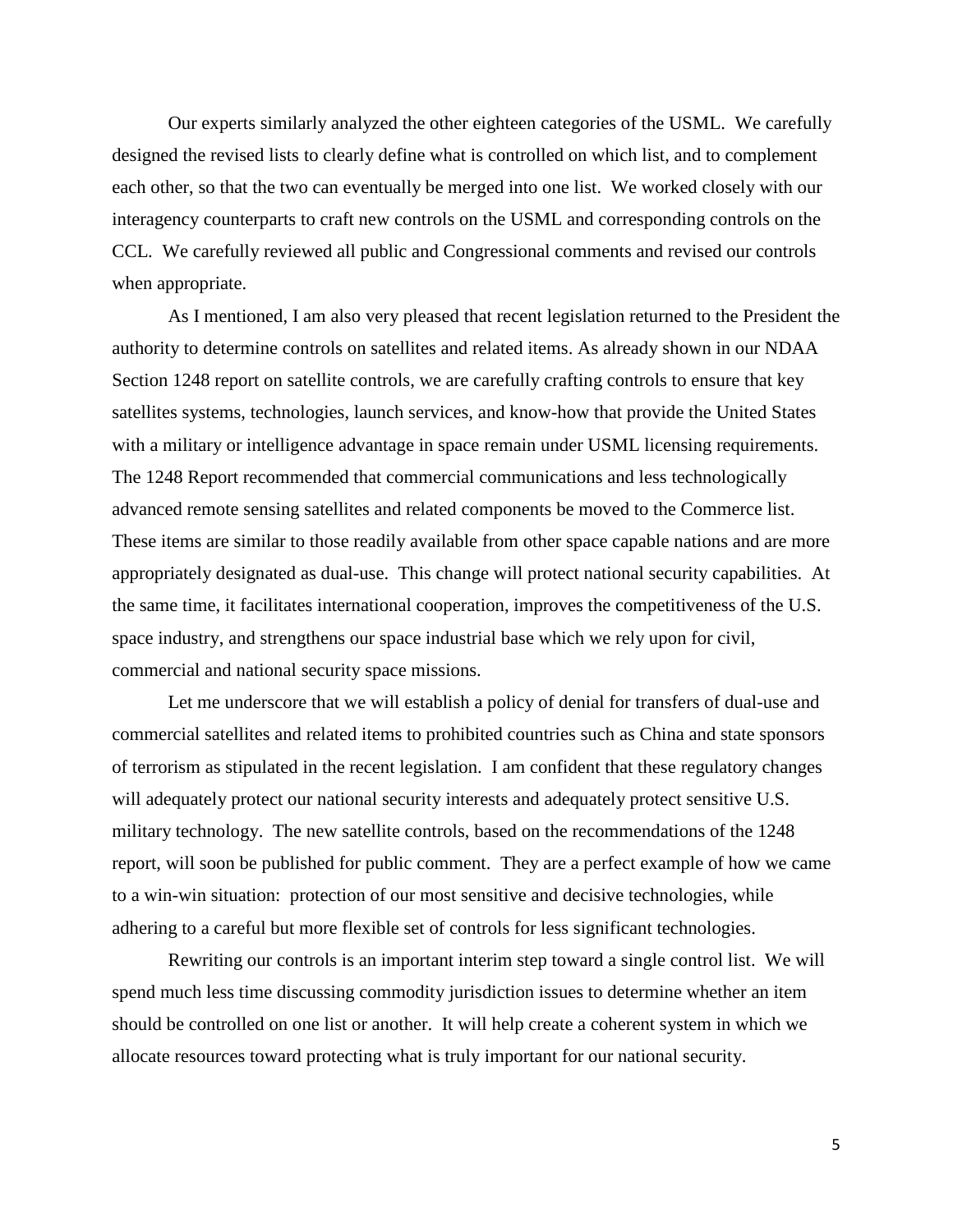Turning now to another important element of our export control reform efforts – the single IT system. The new system is being built on the backbone of DoD's USXPORTS system. By integrating the Departments of Commerce and State licensing functions into DoD's existing system, we have created a powerful tool designed to reduce license processing times by providing more flexibility and automation in staffing across the interagency. USXPORTS will also improve transparency to those agencies reviewing export license applications. This system will enable all of our interagency analysts to efficiently scrutinize complex licenses involving critical technology. It will also enable our analysts to quickly resolve and clear large numbers of licenses that may not require extensive interagency review. The single system will benefit both government and industry. We are on track to have the Department of State begin adjudicating munitions licenses on USXPORTS within the next few months. While we have made significant progress with the Department of Commerce, we have had to delay work on deploying USXPORTS at Commerce due to the impacts of sequestration.

I would also like to point to two other successes in fortifying our export control system. The multiagency Export Enforcement Coordination Center, led by DHS and comprised of 17 Federal agencies and the Intelligence Community, has been successful in de-conflicting over a thousand cases, thus strengthening our ability to stop illegal exports and exporters who seek to circumvent our controls. DoD is also working closely with the multiagency Information Triage Unit, located at the Commerce Department, on coordination of end-user assessment for export licenses.

I think it is also important to understand that DoD sees Export Control Reform as an integral component of a larger set of complementary initiatives intended to support our security cooperation objectives in a more efficient and effective way. Collectively, these initiatives will facilitate security cooperation in general and the transfer of technology in particular. First, under the rubric of security cooperation—a separate endeavor from ECR—DoD has changed the way we execute security cooperation, based on better planning and more precise assessments of partner requirements, and a more efficient Foreign Military Sales process.

Second, DoD has also consolidated decision making of multiple technology security and foreign disclosure processes under a single, high-level steering group – the Arms Transfer and Technology Release Senior Steering Group – to ensure the Department has a coordinated approach to deciding which sensitive technologies, such as electronic warfare and unmanned